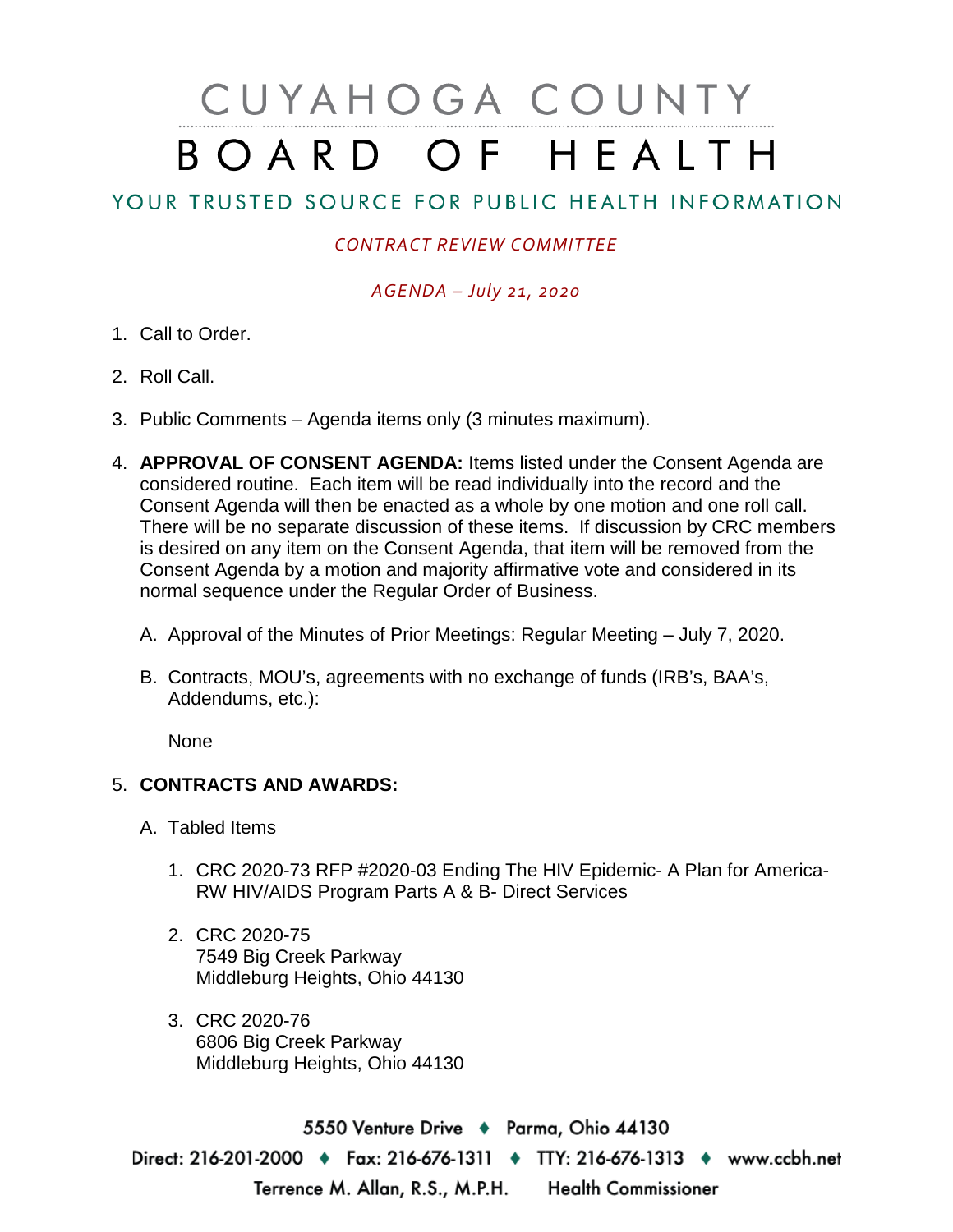- 4. CRC 2020-77 6347 Fitch Road Olmsted Township, Ohio 44138
- B. New Items For Review
	- 1. Bid/Quote Openings ≥ \$25,000.00

None

2. Bid/Quote Openings < \$25,000.00

*Lead Program* 

- a. CRC 2020-79 3626 – 3628 Ingleside Rd Up & Down Shaker Heights, Ohio 44122
- 3. Expenditures: Contracts < \$25,000.00
	- a. CRC 2020-80 Prevention and Wellness Services submitting a contract with Cleveland Clinic Health System – East Region dba South Pointe Hospital under the Reproductive Health and Wellness (RHW) grant to lease space for a satellite CCBH Family Planning Clinic from August 1, 2020 through December 31, 2021. Amount to be paid to Cleveland Clinic Health System – East Region dba South Pointe Hospital is not to exceed \$6,120.00.

Purpose: Contract renewal for the Family Planning clinic site to continue to provide education and comprehensive family planning services in Warrensville Heights, including a full range of contraceptive counseling and options, HIV and STI testing and treatment, and referral to appropriate area social services as needed.

Funding Source: 100% reimbursable through the FY2020 RHW grant.

b. CRC 2020-81 Environmental Public Health Services submitting a contract with iHeart Radio under the Overdose Data to Action (OD2A) grant from August 2, 2020 to August 24, 2020. Amount to be paid to iHeart Radio is not to exceed \$20,000.00.

Purpose: To provide marketing and promotional campaigns for the OD2A program.

Funding Source: 100% reimbursable through the OD2A grant

4. Revenue Generating Agreements < \$25,000.00

5550 Venture Drive ♦ Parma, Ohio 44130

Direct: 216-201-2000 ♦ Fax: 216-676-1311 ♦ TTY: 216-676-1313 ♦ www.ccbh.net

Terrence M. Allan, R.S., M.P.H. **Health Commissioner**